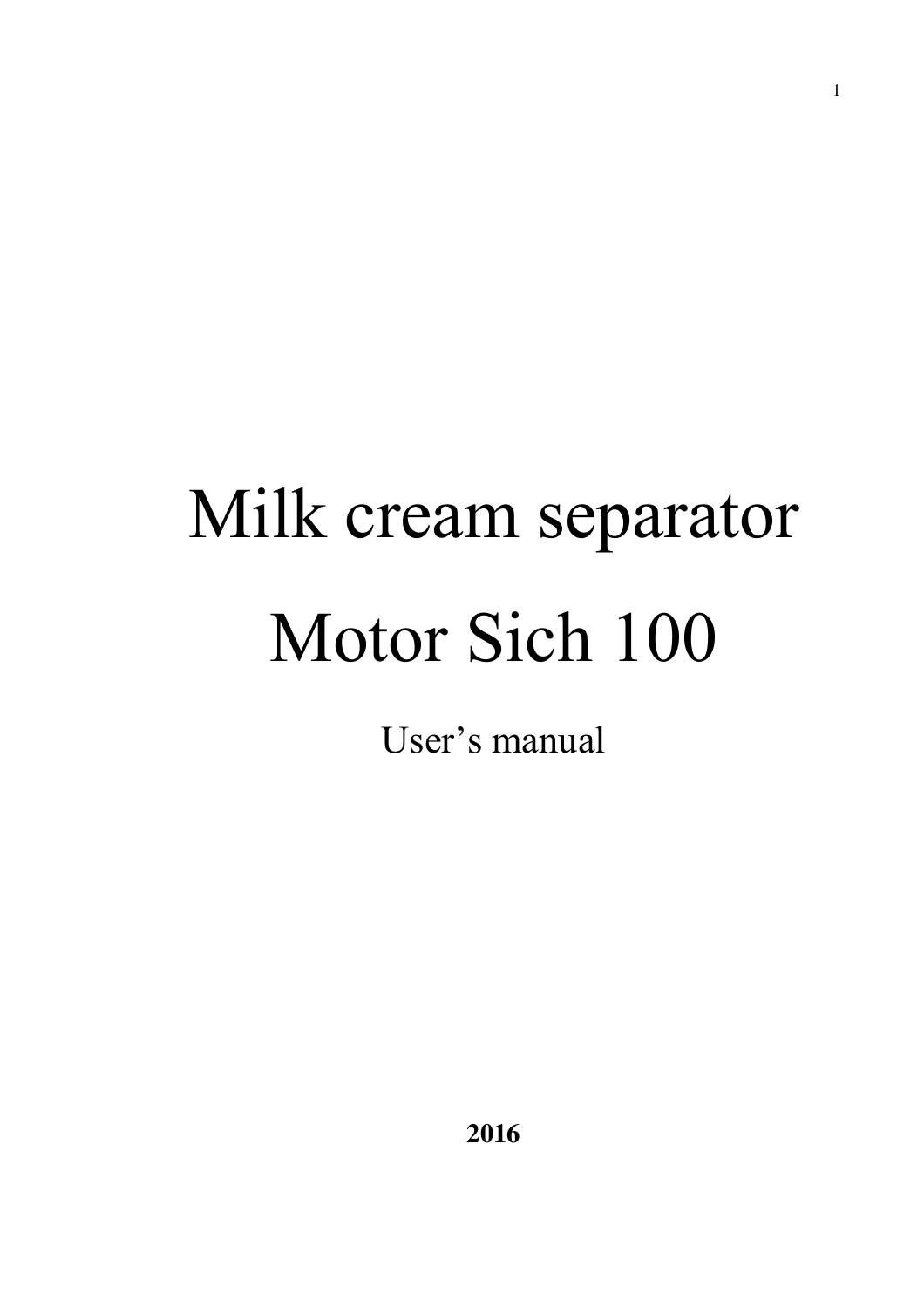# **THE GENERAL INSTRUCTIONS DURING PURCHASING OF MILK CREAM SEPARATOR**

Check the complete set of supply of milk cream separator (further – separator) in concordance with CHAPTER 2 of the given manual.

Demand during purchasing the check of separator idle run.

**ATTENTION!**: You must carefully study the given maintenance manual and pay special attention to safety precautions before use this centrifugal milk separator.

#### **1. PURPOSE AND TECHNICAL FEATURES**

Centrifugal milk separator "Motor Sich 100" with electric drive efficiency not less, than 80 l/hours is intended for separation of the whole milk on cream and skim milk with simultaneous cleansing. During separator production the remanufacturing operations are performed. Therefore, the construction of particular parts can differ from registration certificate. These differences improve performance quality and maintenance of separator.

| 1.1 Milk productivity, l/hours, not less                | 80                 |
|---------------------------------------------------------|--------------------|
| 1.2 Rotating frequency of bowl, rpm                     | 10500±1000         |
| 1.3 Quantity of bowl disks, pcs.                        | 1012               |
| 1.4 Volume of milk collector, 1                         | 12                 |
| 1.5 Fat content in skim milk, % not more than           | 0.05               |
| 1.6 Regulation of volumetric ratio of fat and skim milk | from 1:4 to $1:10$ |
| 1.7 Power consumption, Wt not more than                 | 60                 |
| 1.8 Supply voltage, V                                   | $220 \pm 10\%$     |
| 1.9 Frequency of supply voltage, Hz                     | 50                 |
| 1.10 Temperature of milk, being separated, $^0C$        | 3540               |
| 1.11 Overall dimensions, mm, not more than              |                    |
| dish diameter                                           | 365                |
| height                                                  | 520                |
| 1.12 Centrifugal milk separator mass, kg                | 6                  |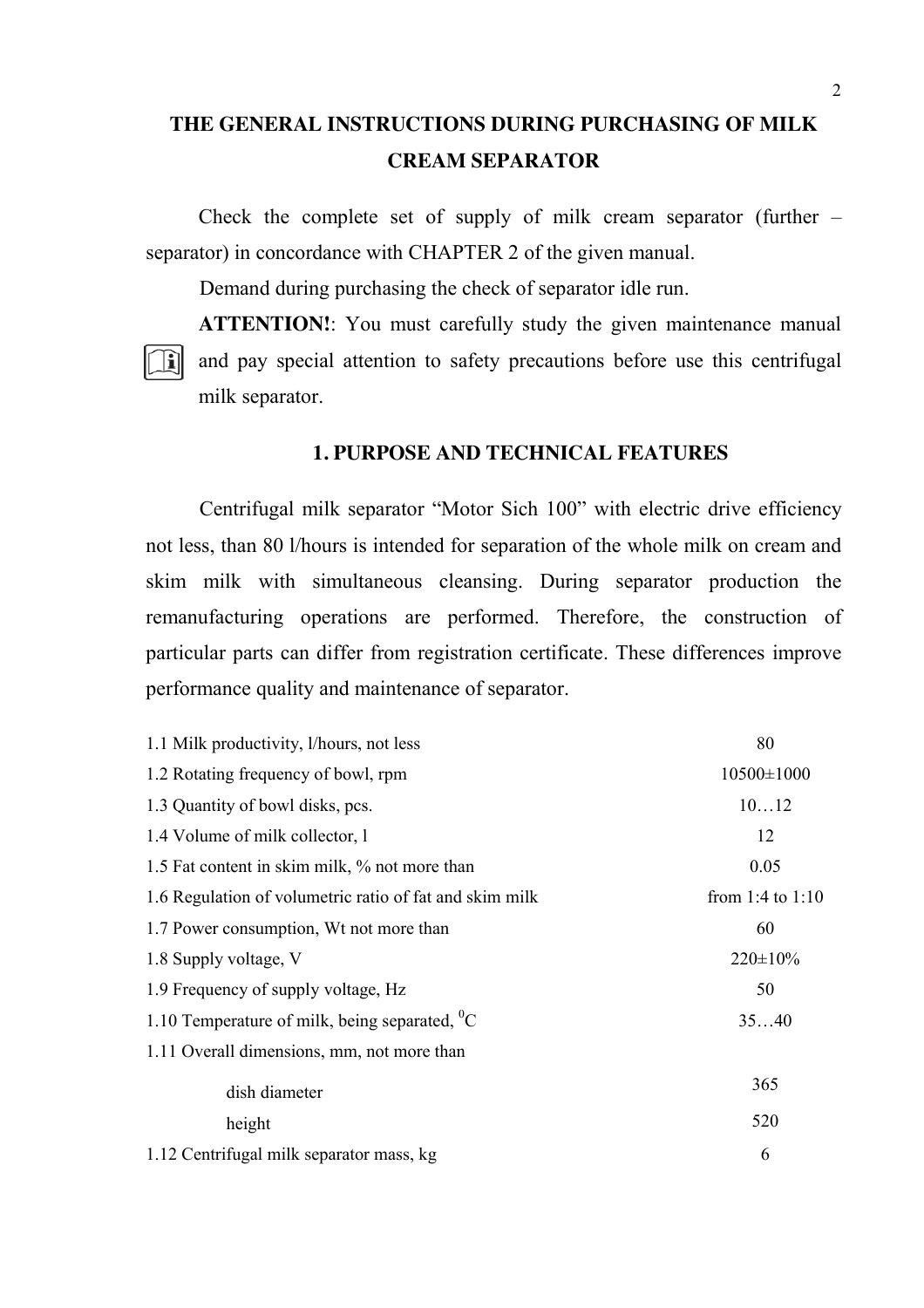#### **2. SAFETY PRECAUTIONS**

2.1 It is necessary to keep safety precautions in order to prevent fire possibility, electric injury and accidents during separator exploitation.

2.2 During its setting-up procedures it is necessary to carry out the next steps:

- check of completeness and security of details attachment;

- external examination (power cable and plug operability), case insulating details integrity;

- check of switch positive action;

- check of separator idle run.

# **ATTENTION! IT IS PROHIBITED TO OPERATE CENTRIFUGAL MILK SEPARATOR AT INITIATION OF AT LEAST ONE OF THE FOLLOWING FAULTS DURING THE OPERATION:**

- damage of plug junction, power cable or its protective tube;

- inefficient switch operation;

- occurrence of smoke or smell, that are typical for the burn insulation;

- noise appearance;

- damage or crack occurrence in housing parts;

- unwanted sounds or raised vibration appearance. **Note.** It is allowed negligible jingling of the separator disks at the end of separation (i.e. operation without milk in the dish of milk collector).

2.3 It is necessary to use the separator properly.

It is prohibited to use it incorrectly, i.e. not for the operations it meant for.

2.4 It is disallowed to operate separator at loose nut of bowl (pos.6 (fig.2)).

2.5 It is prohibited to sectionalize separator until bowl full stop.

## 2.6 **It is disallowed to:**

- operate separator with defective electric wiring;

- pull plug out of the outlet by means of power cable;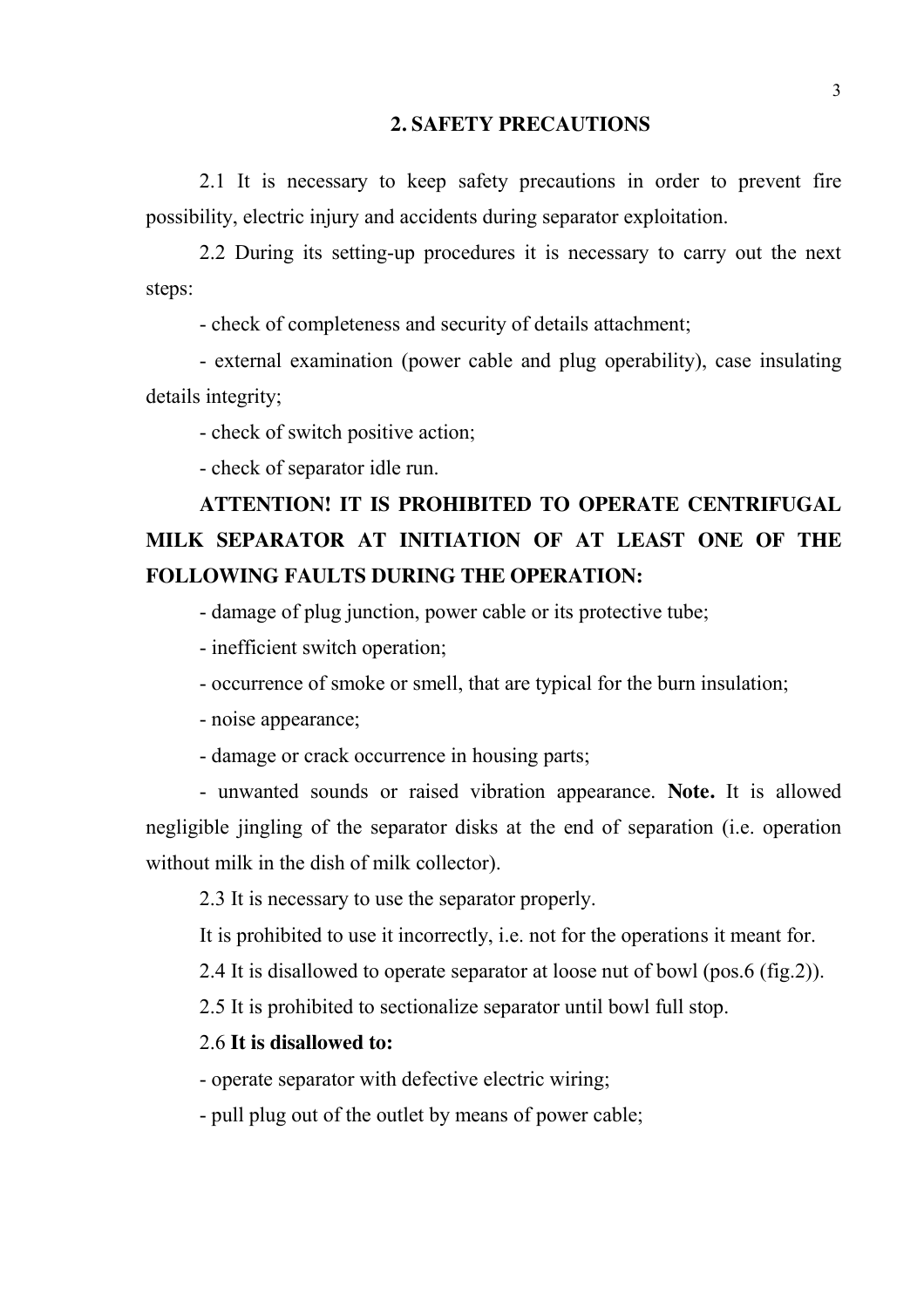- switch separator off (on) by means of pull out (plug in) (except of separator immediate halt at switch fault);

- stretch and overtwist power source cable and subject it to loads (for example to put the weight on it).

2.7 Before cleaning, it is necessary to switch separator off and pull power cable out of the outlet.

2.8 It is prohibited to open milk inlet plug earlier, than bowl reaches full rotational velocity (in 60…120 s after actuation);

2.9 It is disallowed to switch electric drive on, if cock plug is opened and milk continues passing to rotating bowl.

2.10 It is prohibited to operate separator at voltage drop less than 190 V. In the case of voltage drop less than admissible it is recommended to switch separator on via the consumer voltage stabilizer.

2.11 It is disallowed to wash separator with water jet. It is necessary to use soft fabric, wetted in cleaning solution in order to clean separator case.

2.12 Centrifugal milk separator maintenance has to be performed only in warranty repair shops and in service shops.

# **3. STRUCTURE AND PRINCIPLE OF OPERATION**

3.1 Centrifugal milk separator (fig.1) consists of case 3 with electric motor 6, bowl 2, skim milk collector 21, cream collector 11, float 5, float bowl 4, milk collector 1, plug 10.

3.2 Switch 16 and reinforced cable are installed on case 3.

3.3 Electric motor 6 is mounted on case 3 by means of three pins and selflocking nuts 18. In order to decrease jerk during engine start and prevent bowl 2 descent from conical drive end, centrifugal milk separator is equipped with soft start device and absorbers – bushings 15 that are put in electric motor flange.

3.4 The bowl is movable operating element (fig.2). There under the action of centrifugal forces the process of milk separation on cream and skim milk occurs.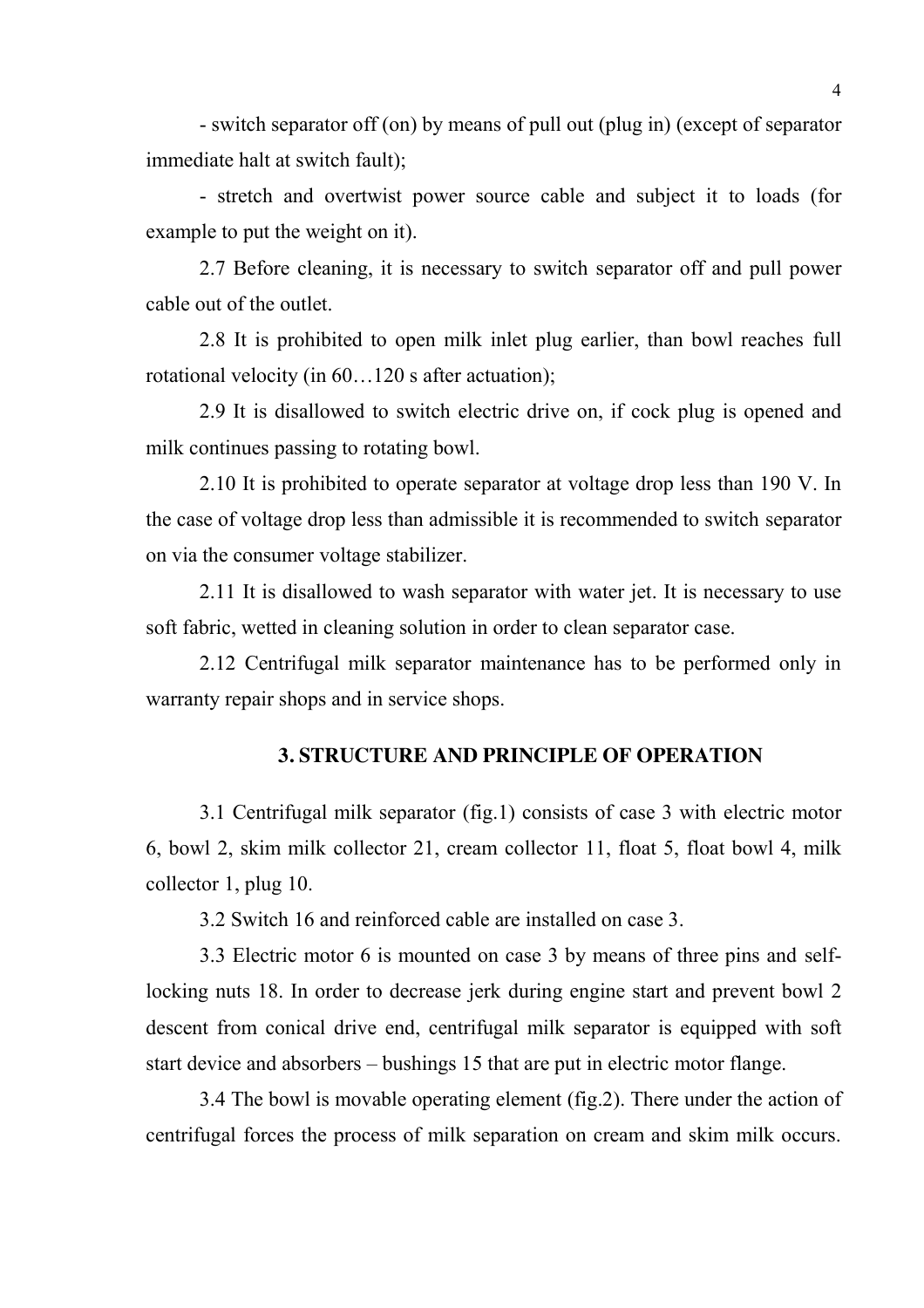The bowl consists of disks holder 1 with set of aluminum disks 3, separating disk 4 with adjusting screw 7, cover 2, ring gasket 5, nut 6.

3.5 The device for reception and output (further – "disks") serves for heat milk supply to the bowl and cream and skim milk output from the bowl.

Disks (fig.1) consist of milk collector with plug, float bowl, float, cream collector and skim milk collector.

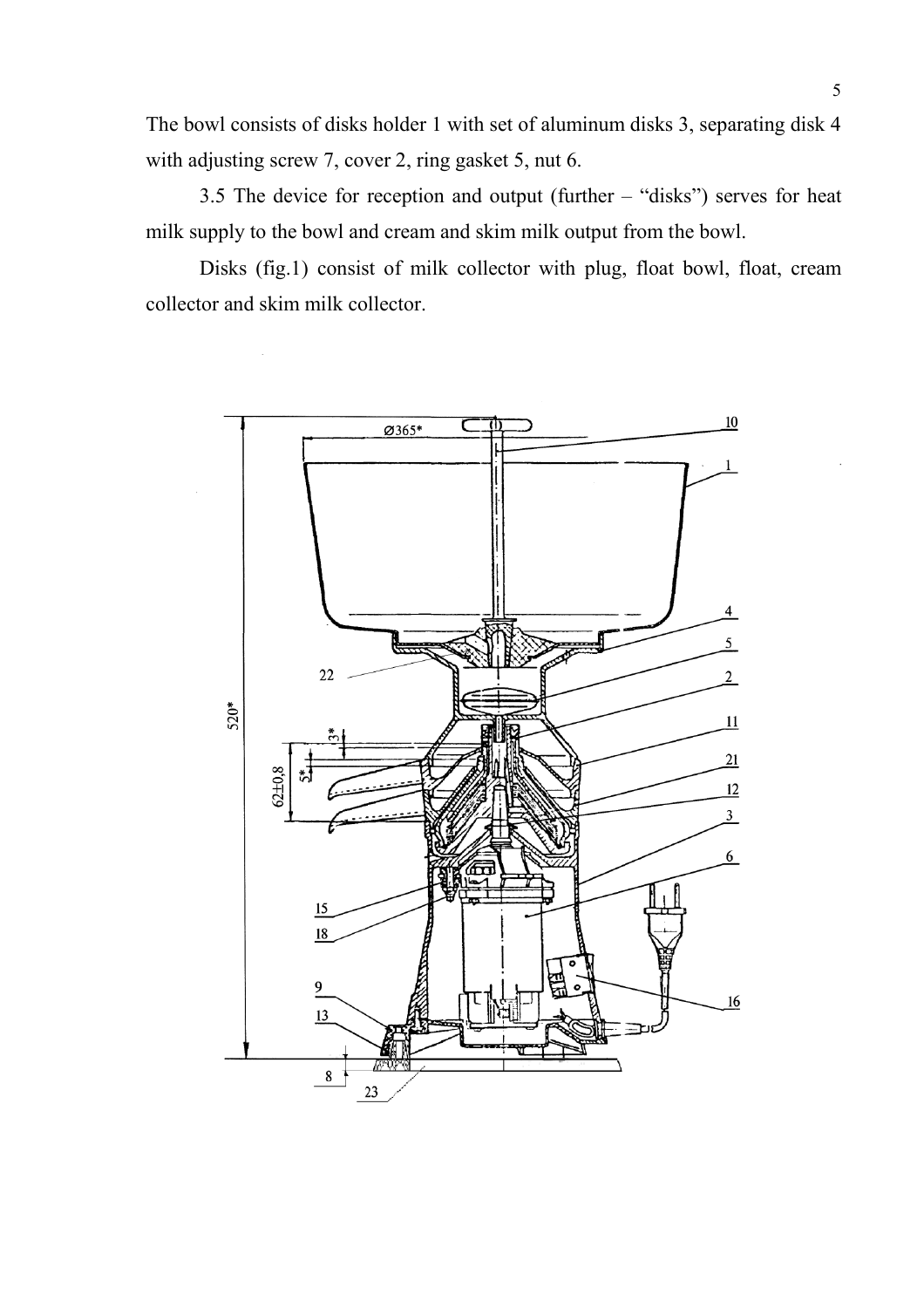$1 -$  milk collector,  $2 -$  bowl,  $3 -$  case,  $4 -$  float bowl,  $5 -$  float,  $6 -$  electric motor,  $9$  – support,  $10$  – plug,  $11$  – cream collector,  $12$  – reflector, B – bushing, 15 – bushing,  $16$  – switch,  $18$  – self-locking nut,  $21$  – skim milk collector,  $23$  – pedestal.





1 – disks holder,  $2$  – cover,  $3$  – disks of "A" and "B" type,  $4$  – separating disk,  $5 - ring$ ,  $6 - nut$ ,  $7 - screw$ .

#### **Figure 2**

#### **4. SETTING-UP PROCEDURES**

4.1 The room where separator is placed has to be not dusty and dry wit humidity of  $65+15\%$ .

4.2 The installation surface has to be horizontal and smooth.

4.3 It is recommended to fasten the separator by means of three applicable screws with washers via the holes in support 9 (fig.1) to special applicable pedestal 22.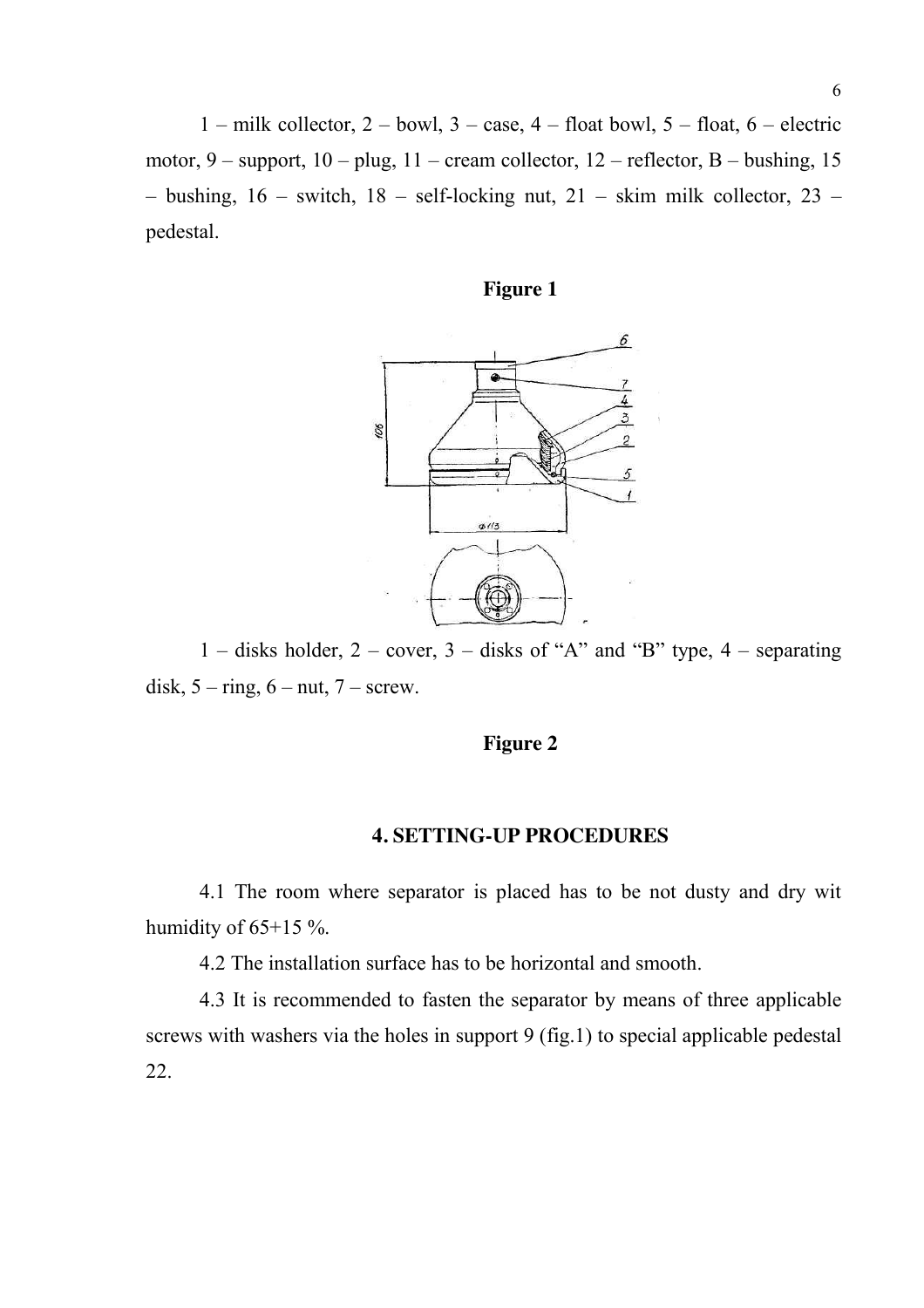#### **5. PLUG-IN**

5.1 Before switching on it is necessary to follow the next procedure of assembly: put the bowl on conical drive end slightly holding it from the top (fig.1).

5.2 Install skim milk collector 21 and cream collector 11. Pay attention to correctness of their installations on case.

5.3 Turn over nut of the bowl and make sure that it does not touch the case and skim milk and cream collectors.

5.4 Nozzles of skim milk and cream collectors set in the correct position, place larger can for skim milk and less large for cream.

5.5 Install float bowl, put the float in cavity, install milk collector, insert plastic plug in conical hole of rubber case on milk collector bottom.

Attention! The plug in milk collector has to be in position "Closed", i.e. sharp part of the plug handle has to be turned opposite from cavity on the edge of milk collector. Separator has to be switched only with the help of key switch.

5.6 Key switch has to be set in "0" position (i.e. turned off) before separator networking. After that put plug in the outlet.

**Attention!** It is prohibited to operate separator by farms without surge and short-circuit protectors.

**\*Note.** It is necessary to match cavity on float bowl and channel on cream collector during installation plastic float bowl.

#### **6. MILK SEPARATION**

6.1 Pour filtered whole milk in milk collector dish. Milk is separated better at once after milking or if it is heated till the temperature  $(35...40)^{0}$ C.

6.2 Turn on separator electric drive by means of switch. If rotational frequency of bowl reaches its maximal value in 60…120 s after actuation, open the cock, i.e. turn plug handle (its sharp part) to notch on the edge of milk collector.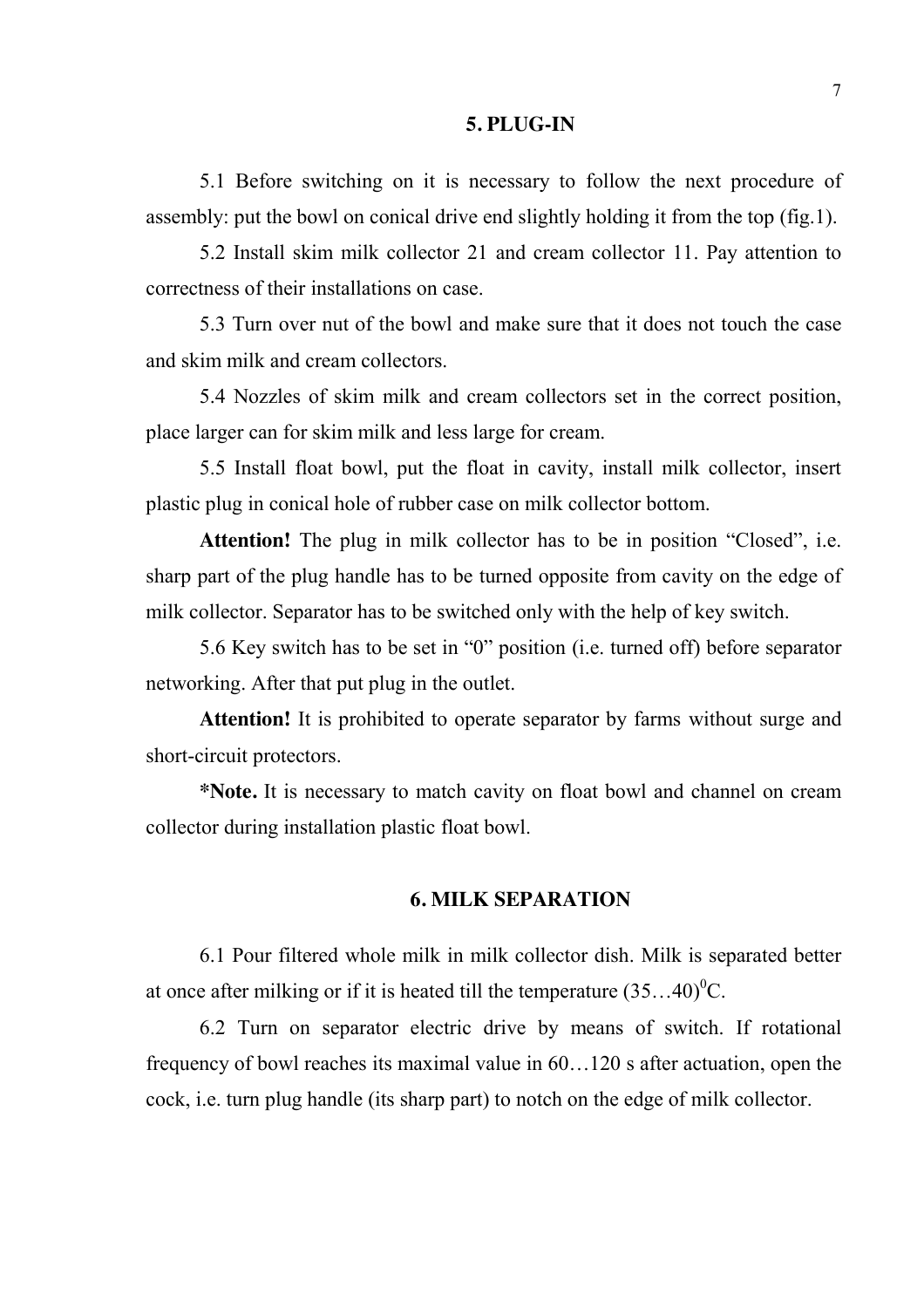6.3 Pour approximately 3 liters of warm water into the dish for milk in order to wash dish after separation and then leak it through the operated separator for remove the rest of skim milk and cream.

**Attention! Before bowl removal make sure that separator switch is set into "0" position and plug is pulled out.**

Bowl has to be removed from the electric drive shaft carefully. It is prohibited to sway bowl drastically on shaft, because it can lead to shaft deformation.

**Note.** It is allowed insignificant jingling of disks (without filling separator with milk), installed on case during validity check in the shop.

6.5 In order to stop the separator, turn the plug to the left or to the right of the milk collector, wait until cream and skim milk output stop and only after that disconnect electric drive by means of switch.

# **7. THE BOWL DISASSEMBLY PROCEDURE FOR WASHING**

7.1 Bowl has to be disassembled by means of the special key (fig.3). Unscrew the nut. Usually bowl cover tightly fits on the disks holder, so bowl has to be turned over and it is necessary to hit wood board with thread segment end in the in the direction of the arrow.

It is prohibited to hit solid pedestal with thread segment end.

7.2 Opening the bowl, put separating disk off, after that put the set of disks and ribbon ring gasket off.

**Note.** Do not interrupt regulation of cream fat content during the bowl disassembly, i.e. do not unscrew adjusting screw in the upper part of the separating disk. Control the safety of ring gasket.

**Attention!** It is prohibited the bowl disassembly at nibbed adjusting screw 7 (fig.2).

7.3 Two disks types are installed in turn in the bowl: with mark " $A$ " – 5...6 pcs. and with mark  $B - 5$ . 6 pcs. Firstly the disk with mark "A" is installed on the disk holder and then disk with mark "B" etc.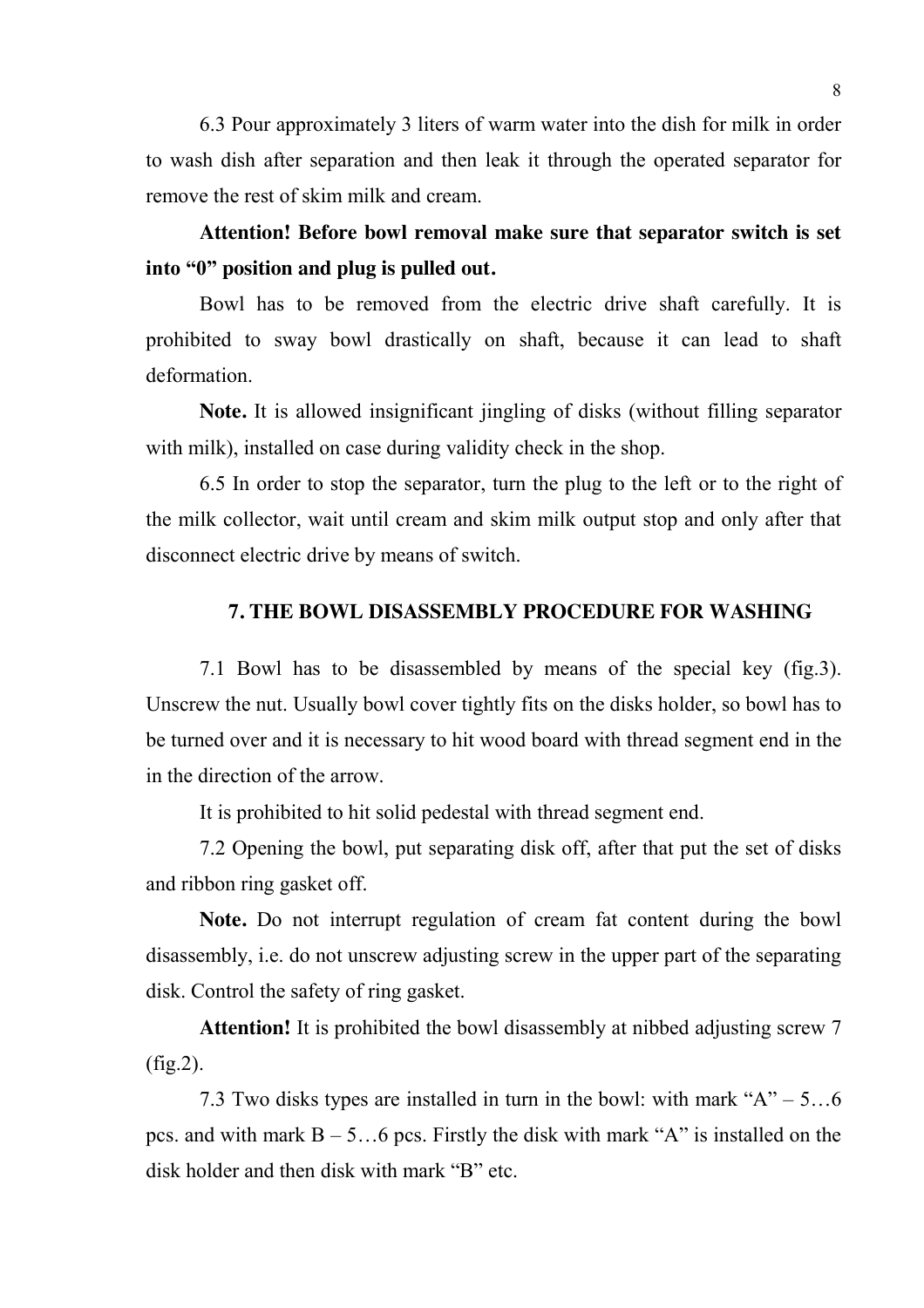**Attention!** It is recommended periodically (20-25 l or two fillings) to disassemble and wash the internal bowl details. At bowl assembly it is recommended to lubricate the nut with any edible fat. The periodicity depends on pollution of milk, being separated.

\* Instead of the mark "A" in the low flange can be one center mark and instead of the mark "B" can be two center marks. In such a case firstly the disk with one center mark is installed on the disk holder and then disk with two center marks etc.

# **8. THE BOWL ASSEMBLY**

8.1 The assembly is carried out in the reverse sequence to the disassembly, i.e. put the rubber ring into the cavity sequentially set the aluminum disks. During this procedure do not press on disks, because by means of slight rotation disk sits on triangle of the disk holder in need position. The set of disks has to be complete (the quantity is stated in the passport).

8.2 Cover the set of disks with separating disk in such a way, that its protuberance enters the gap of the bowl cover.

8.3 "0" mark on the bowl cover match with the same mark of the disk holder bottom (fig.2).

8.4 Tighten the screw by means of the hand. Perform the final nut tightening with special key. Execute the nut tightening till matching with "0" mark on the nut and scratch on the thread segment of the disk holder (fig.2), (fig.3).

**Attention!** Do not tighten the nut very strong and do not forget to perform tightening, otherwise the bowl depressurizes during operating turns.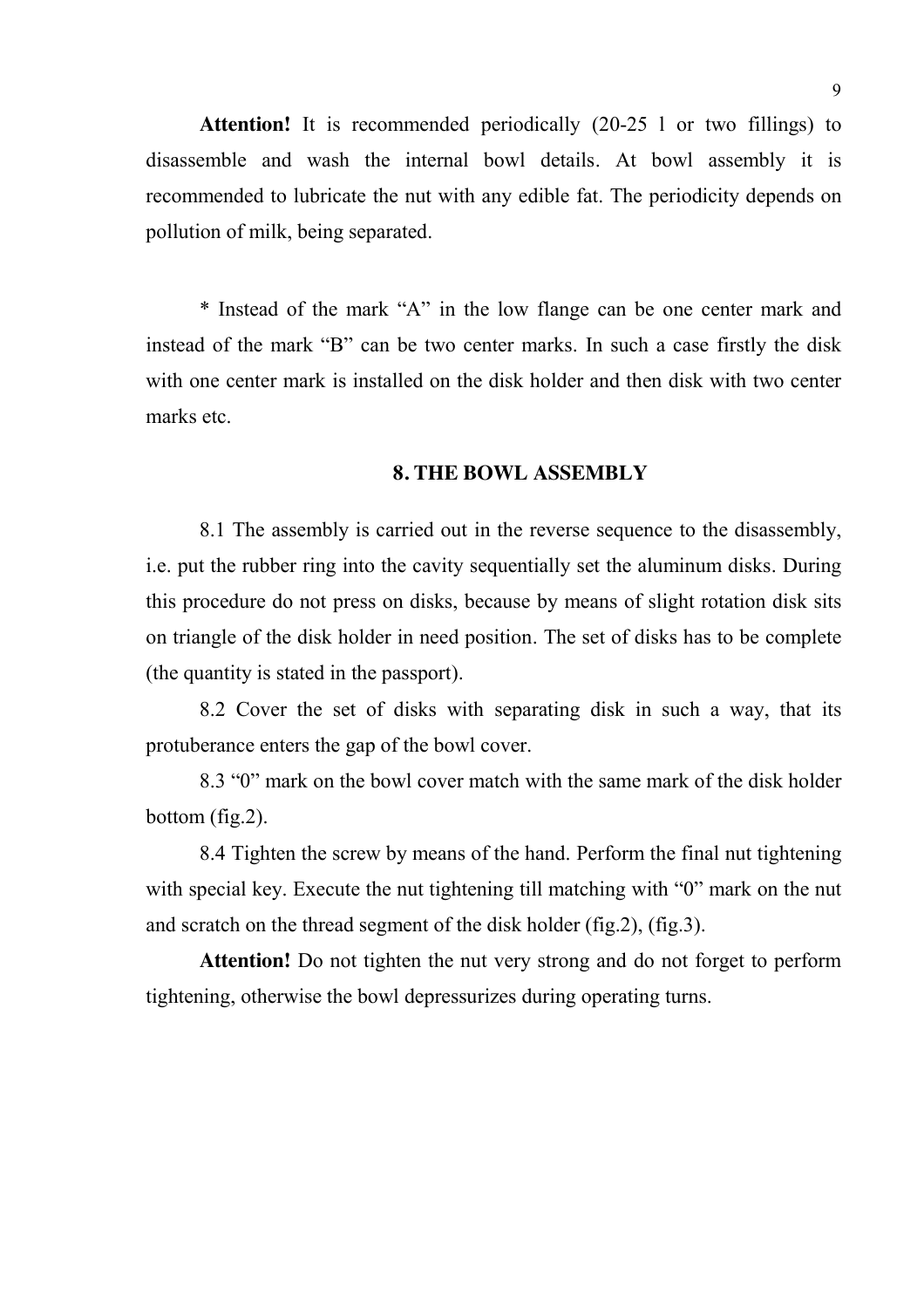

**Figure 3 – The bowl disassembly**



**Figure 4 – Cream fat content regulation**

# **9. CREAM FAT CONTENT REGULATION**

9.1 Regulate cream concentration by means of the screw with square hole, which is installed in the upper part of the separating disk. During regulation use square pin of the special key (fig.4).

9.2 In order to get concentrated cream, rotate the screw clockwise, in order to get not concentrated cream, rotate the screw counterclockwise. Usually it is sufficient to make one turn to one and another side for necessary regulation.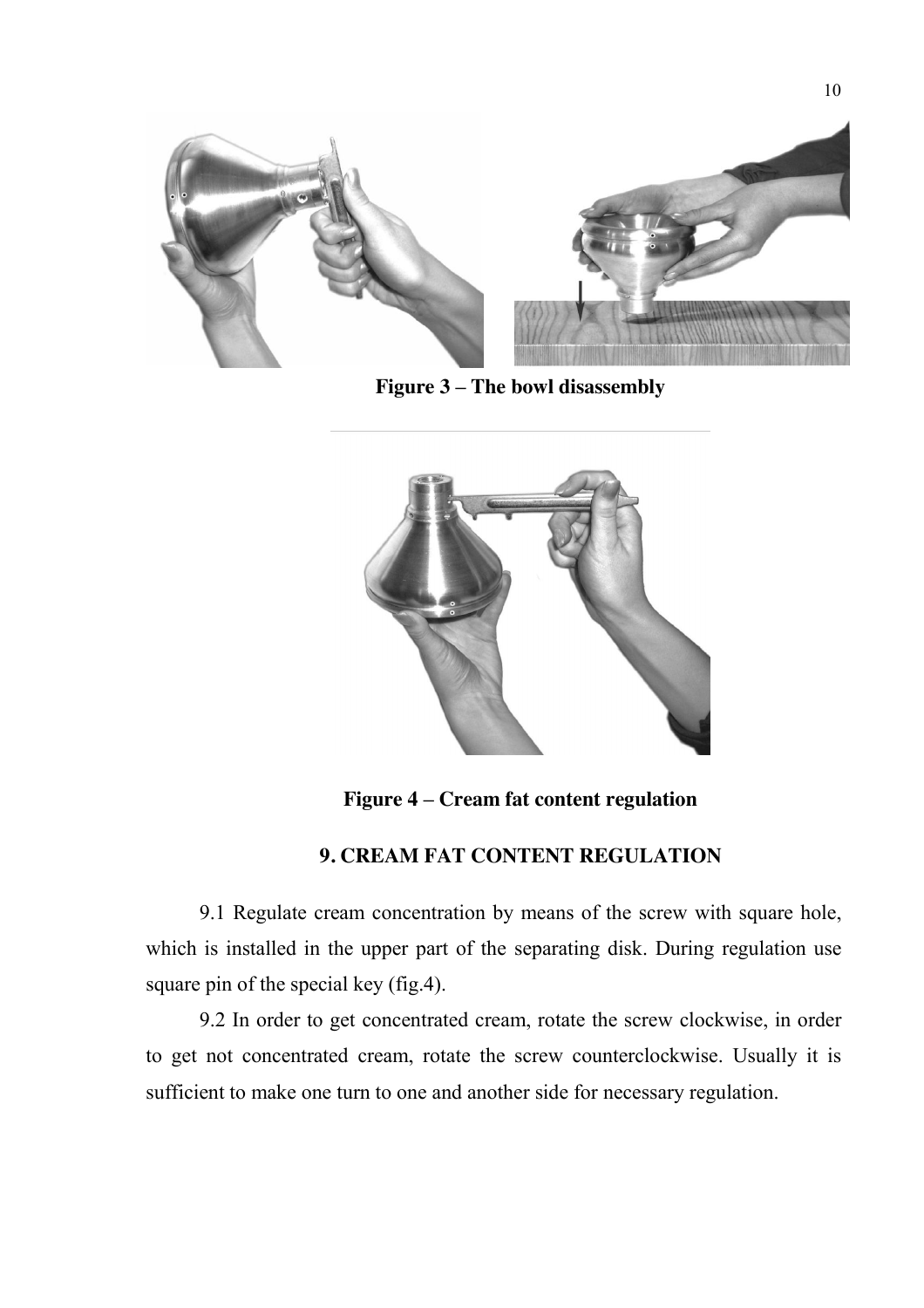**Attention!** Rotate the screw carefully in order not to damage the thread in the separating disk. Thrust of the screw is not allowed the into the thread surface of bowl disk holder.

## **10. THE BOWL DETAILS SERVICING**

10.1 It is necessary to wash the bowl details with warm water. Milk and dirt remains are removed by means of the scrub, all the channels are cleaned with brush, especially square hole of adjusting screw and also three oblique holes of the disk holder.

10.2 The bowl has to be washed after every separation. It is disallowed to apply acids and bases, because aluminum details will be covered with spots and can be destroyed.

10.3 The servicing of other separator details is the same as for the other bowl details. After washing it is necessary to wipe dry all the details with clean towel.

10.4 Pay special attention to the absence of the fat film on the driver cone and conical hole of the disk holder, because nonfulfilment of these requirements can lead to wear of the disk holder and driver cases.

# **11. COMPLETENESS**

The separator consists of the following component parts:

| Milk collector ready-assembled, pcs.           |              |
|------------------------------------------------|--------------|
| Bowl ready-assembled, pcs.                     | 1            |
| Case ready-assembled with electric drive, pcs. | 1            |
| Float bowl, pcs.                               | $\mathbf{1}$ |
| Float, pcs.                                    | 1            |
| Cream collector, pcs.                          | 1            |
| Skim milk collector, pcs.                      | 1            |
| Plug, pcs.                                     |              |
|                                                |              |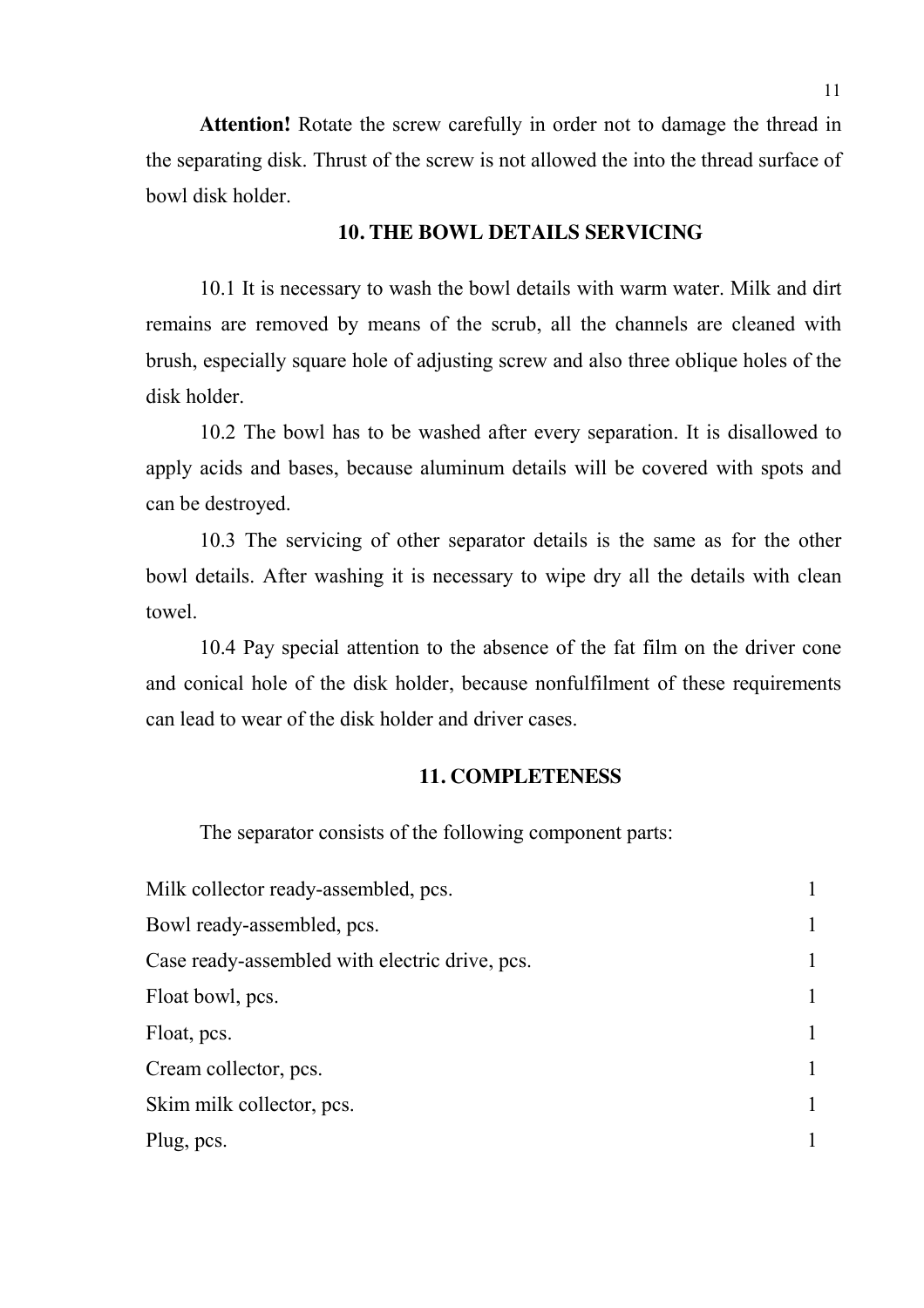| Passport, pcs.                          |  |
|-----------------------------------------|--|
| Pedestal, pcs.                          |  |
| Packing box, pcs.                       |  |
| Spare parts and accessories:            |  |
| a) rubber ring (for bowl sealing), pcs. |  |

12

# **12. TEST CERTIFICATE**

Separator "Motor Sich 100" satisfy technical requirements TY Y 3.37- 14307794-072-95 and is valid for exploitation.

Date of performance Electric motor № Inspector stamp Packer

# **13. MANUFACTURER GUARANTEES**

13.1 Manufacturer guarantees the separator normal operation during 12 months, passing from the date of sale by means of retail distribution network, or in case of its absence, normal operation is guaranteed during 12 months, passing from the date of performance.

13.2 If owner finds separator malfunction during the warranty period, he has a right to demand free maintenance or its replacement by manufacturing plant or by guarantee repair shop at the presence of guarantee coupons. The list of repair shops is in Appendix A.